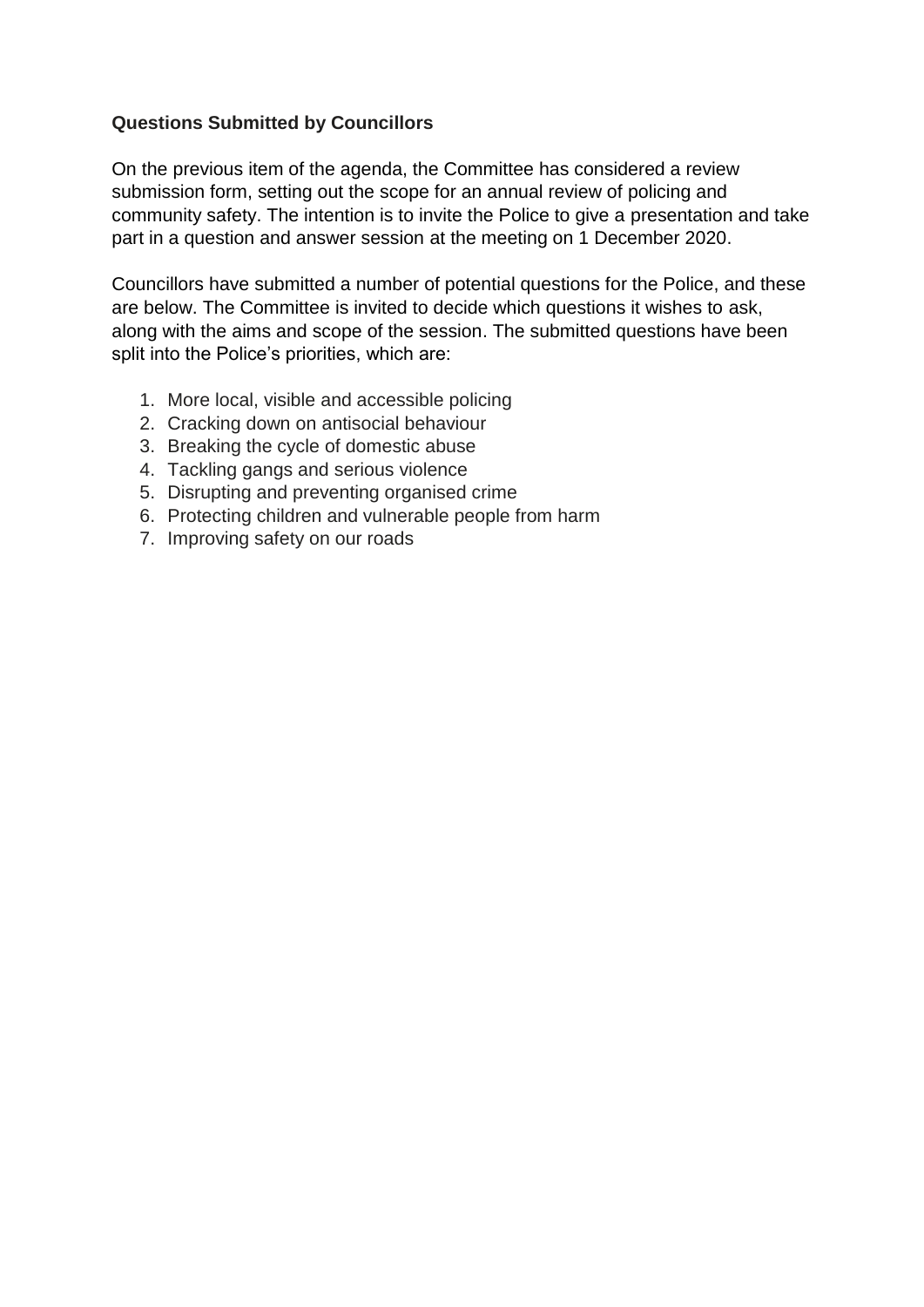| <b>Police priority</b>                               | <b>Questions</b>                                                                                                                                                                                                                                                                                                                                                                                                                                                                                                                                                                                                                                                                                                                                                     | <b>Ask</b><br>Question<br>Yes/No |
|------------------------------------------------------|----------------------------------------------------------------------------------------------------------------------------------------------------------------------------------------------------------------------------------------------------------------------------------------------------------------------------------------------------------------------------------------------------------------------------------------------------------------------------------------------------------------------------------------------------------------------------------------------------------------------------------------------------------------------------------------------------------------------------------------------------------------------|----------------------------------|
| More local,<br>visible and<br>accessible<br>policing | What progress has been made regarding Policing in the<br>Town Centre and neighbourhood areas?                                                                                                                                                                                                                                                                                                                                                                                                                                                                                                                                                                                                                                                                        |                                  |
| Cracking down<br>on antisocial<br>behaviour          | What preventative methods are you using to combat<br>issues such as anti-social behaviour?<br>In cracking down on ASB, have there been any multi<br>agency case conferences on ASB in Harlow?<br>Is the use of AirBNB or similar an emerging crime in<br>Harlow? What steps have been taken to close down<br>these venues, referring to party 100+ Nicholls Field or<br>similar music event in warehouse areas<br>What additional resources are being used to address<br>issue of unlawful Traveller Encampments in the absence<br>of current injunction?<br>Because of the enforcement ruling now on face masks<br>and no more than 6 meeting. Do the Police have enough<br>numbers to deal with those residents who disobey these<br>rules under COVID situation?" |                                  |
| Breaking the<br>cycle of domestic<br>abuse           |                                                                                                                                                                                                                                                                                                                                                                                                                                                                                                                                                                                                                                                                                                                                                                      |                                  |
| Tackling gangs<br>and serious<br>violence            | <b>Modern Slavery questions:</b><br>Is it an issue in Harlow?<br>Have there been any charges brought over the past<br>three years?<br>What was the nature of the slavery – domestic<br>service/prostitution/massage parlours/nail bars/car<br>washing/agriculture/other?<br>Is it something about which we should be aware?<br>How can we be aware?<br>To whom should we report an suspicions?<br>In tackling gangs and serious violence, how successful<br>has Harlow Divn been and where is there a need for<br>improvement?<br>What prevention work is taking place in Harlow Divn to<br>discourage young people from joining gangs?                                                                                                                              |                                  |